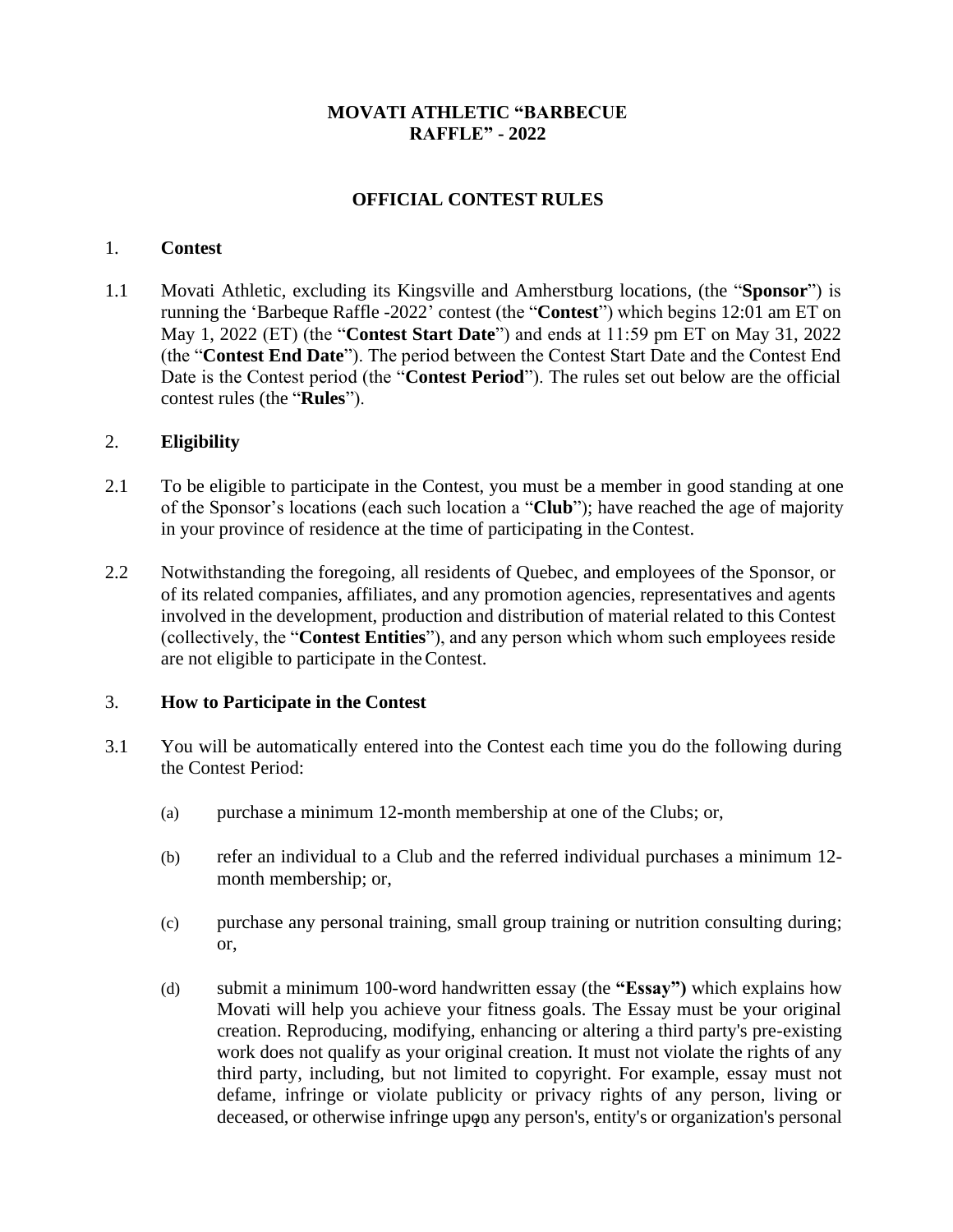or proprietary rights, including but not limited to, intellectual property rights. It must not have been published previously, used commercially, submitted to another competition or contest, or won any other award. The Essay must be in "good taste" and in keeping with the Sponsor's brand image and must not be explicit, offensive, obscene, or profane, and must not be derogatory toward any ethnicity, race, gender, sexual orientation, religion, profession, or age group, or promote any activities that may be unsafe or dangerous, as determined by the Sponsor, in its sole and absolute discretion.

## **Your Essay cannot be post-dated any later than May 31, 2022 and should be sent to: Movati Athletic (Group) Inc., c/o Marketing Department, 295 The West Mall, Suite 410, Toronto, Ontario, ON, M9C 4Z4.**

- 3.2 Any person who is entered into the Contest is referred to herein as a "**Participant**". Each automatic entry made on behalf of an Eligible Member is referred to as an "**Entry**".
- 3.3 All information provided by the Participant for the purposes of the Contest must be truthful, accurate and complete. The Sponsor reserves the right to disqualify any Participant whose Entry contains false, incorrect or incomplete information.
- 3.4 The Sponsor may request proof of identity or of eligibility from the Participant at any time. Failure to provide such proof within a reasonable time may lead to the disqualification of the Participant.

### 4. **Prize Details**

- 4.1 One (1) prize for each Club (the "**Prize**") will be awarded in this Contest. The Prize consists of an assembled premium brand Barbecue.
- 4.2 The Prize has an approximate value of \$999.00.

## 5. **Winner Selection**

- 5.1 One (1) Entry from each Club will be chosen by random draw approximately two (2) weeks after the Contest End Date from among all eligible Entries received in accordance with these Rules. The Participant whose name is drawn is referred to herein as the "**Finalist**".
- 5.2 Odds of winning the Prize depend on the number of eligible Entriesreceived at your Club.
- first contact, the Finalist will be disqualified and a second Finalist will be chosen among all  $\frac{2}{1}$ 5.3 The Finalist from each location will be notified by telephone or e-mail (the "**Notification**") by the Sponsor following the date of the draw. In order to be declared the Prize winner (the "**Winner**"), the Finalist must correctly answer a mathematical skill-testing question. In the event the Sponsor is unable to notify the Finalist within a reasonable period or if the Finalist does not respond to the Notification sent by the Sponsor or does not correctly answer the mathematical skill-testing question within a period of two (2) business days following the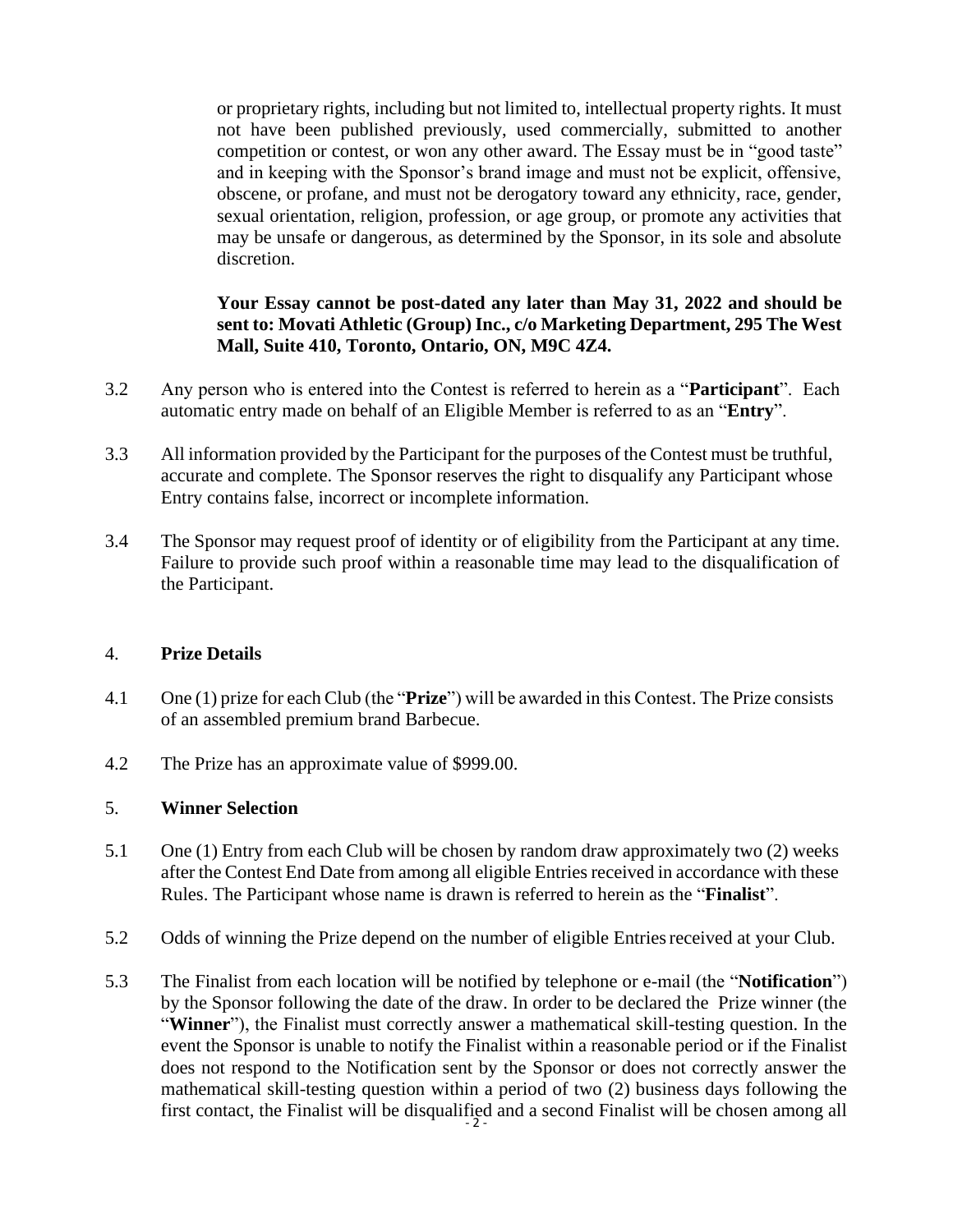remaining eligible Entries at the applicable Club location. In the event the Sponsor is unable to notify the second Finalist within a reasonable period or if the second Finalist does not respond to the e-mail sent by the Sponsor's representative or does not correctly answer the mathematical skill-testing question within a period of two (2) business days following the first contact, such second Finalist will be disqualified and the Sponsor will have the right, at its sole discretion, to cancel the award of the Prize or to select another Finalist among all remaining eligible Entries at the applicable Club location.

- 5.4 In order to be declared the Winner, the Finalist must also complete and sign the Declaration and Release Form (the "**Declaration and Release Form**") attached to the Notification Email whereby the Finalist acknowledges and confirms that the Rules have been complied with and that the Contest Entities and their respective employees shall have no liability for any harm, accident, loss or prejudice related to the Contest, the Prize, or the award of the Prize.
- 5.5 By signing and returning the Declaration and Release Form, the Winner also grants to the Sponsor the right, in relation to the Contest or its promotion, without any additional notice or compensation, to copy, reproduce, publish, broadcast, communicate by telecommunication, exhibit, disseminate, adapt, use and reuse his or her name, address (city, province), voice, declarations, image, photos, Essay, or other representations or recordings for publicity purposes using any media and in any format, including, without limitation, on the Internet, and the Winner may be required to sign a document to this effect.
- 5.6 The Declaration and Release Form, completed and signed, must be received by the Sponsor within 10 business days of the Notification Email being sent to the Finalist. Otherwise, the Finalist will be disqualified and the Sponsor will have the right, at its sole discretion, to select another Finalist from among the remaining eligible Entries at the applicable Club location or to deem the Prize as forfeited.

### **Undertaking by Participant**

- 5.7 By entering the Contest, each Participant:
	- (a) agrees to be bound by these Rules;
	- (b) agrees not to hold liable the Contest Entities or their respective directors, officers and employees, for any prejudice, loss or damages of any kind incurred by the Participant or any other person sustained wholly or in part, directly or indirectly, from the acceptance, possession, use or abuse of the Prize, the participation in this Contest, or any activity related to the Prize; and
	- (c) agrees to indemnify the Contest Entities and their respective directors, officers and employees, for any claims related to any violation of these Rules by the Participant.
- 5.8 Sponsor's decisions are final. The Sponsor reserves the right, at its sole discretion, to disqualify a Participant who violates these Rules, disrupt or attempts to disrupt or alter the participation process or the operation of the Contest.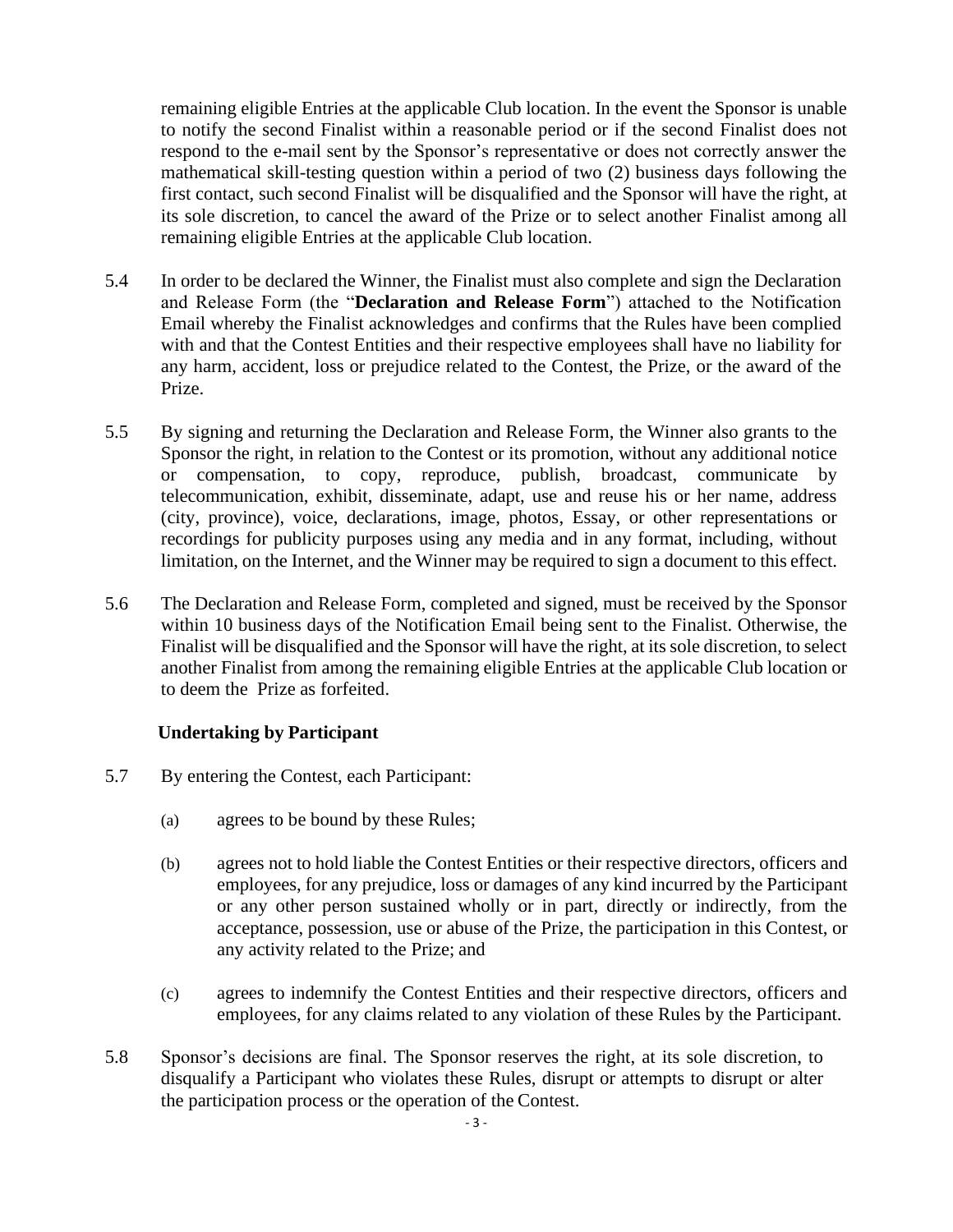### 6. **Limitation of Liability**

6.1 The Sponsor will not be held liable for any entries, communications, responses and Declaration and Release Forms that are lost, delayed, destroyed or misdirected or for any other technical defect, including those related to computers, software, telecommunications networks, telephones or Internet connections. The Sponsor assumes no liability for false or incorrect information caused either by the users or by any equipment or program associated or used in connection with the Contest or for any human or technical error that may take place during the Contest process.

## 7. **Privacy**

- 7.1 By entering the Contest, the Participant agrees to the collection, use and disclosure by the Sponsor or its authorized agents of the Participant's personal information provided through the Entries for the purpose of carrying out the Contest and delivering the Prize.
- 7.2 Personal information may be transferred to third parties that are retained by the Sponsor to perform storage, management and other similar functions, subject to the laws applicable to the protection of personal information and the Sponsor's internal policies regarding personal information. Files containing personal information will be kept at the Sponsor's or its service provider's offices or on their servers and employees who require access to personal information in order to fulfil their job requirements will have access to these files. To the extent provided by applicable law, the individuals concerned may request access to the file containing their personal information.

## 8. **General**

- 8.1 Each Prize must be accepted "as is" and shall not be transferred or converted to cash. The Prize may not be substituted, except at the Sponsor's sole discretion. Any portion of the Prize that has not been accepted or used by the Winner will be deemed forfeited. It is the Winner's sole responsibility to transport the Prize from the Club to its destination and the Sponsor will not be responsible for any risk or cost associated with the Winner's obligation to the transport the Prize from the Club.
- 8.2 Any attempt to deliberately damage any property or website related to the Contest or to hinder the legitimacy of the Contest process may constitute a violation of civil and criminal laws and the Sponsor reserves the right to initiate legal proceedings and claim damagesto the extent permitted by law.
- 8.3 The Entries are subject to verification and may be declared invalid if they are illegible, incomplete, mechanically reproduced, damaged, tampered with, falsified or altered in any way.
- 8.4 No correspondence will take place in relation to the Contest, except for correspondence with the Finalist(s) and Winners.